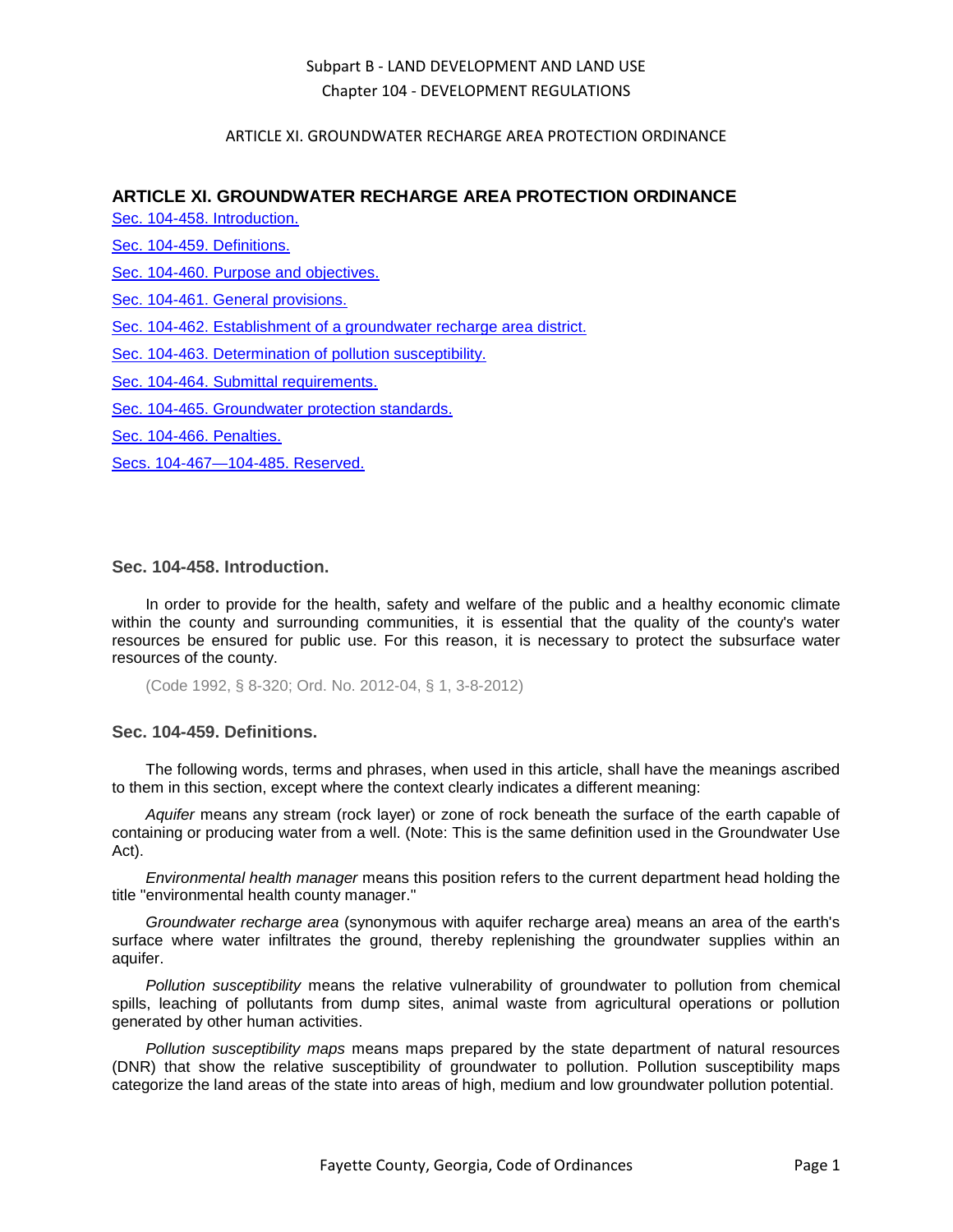#### ARTICLE XI. GROUNDWATER RECHARGE AREA PROTECTION ORDINANCE

*Significant groundwater recharge area* means areas mapped by DNR in Hydrologic Atlas 18 (1989 edition) are. Mapping of recharge areas is based on outcrop area, lithology (chemical nature and form of the rock), soil type and thickness, slope, density of lithologic contacts, geologic structure, presence of "karst" topography (sinkholes, caves, and fissures associated with limestone and other carbonate rocks), and potentiometric surfaces.

(Code 1992, § 8-321; Ord. No. 2012-04, § 1, 3-8-2012)

### <span id="page-1-0"></span>**Sec. 104-460. Purpose and objectives.**

- (a) Groundwater resources are contained within aquifers that are permeable, rock strata occupying vast regions of the subsurface. These aquifers are replenished by infiltration of surface water runoff in zones of the surface known as groundwater recharge areas. Groundwater is susceptible to contamination when unrestricted development occurs within significant groundwater recharge areas. It is therefore, necessary to manage land use within groundwater recharge areas in order to ensure that pollution threats are minimized.
- (b) The objectives of this article are to:
	- (1) Protect groundwater quality by restricting land uses that generate, use or store dangerous pollutants in recharge areas;
	- (2) Protect groundwater quality by limiting density of development; and
	- (3) Protect groundwater by ensuring that any development that occurs within the recharge area shall have no adverse effect on groundwater quality.

(Code 1992, § 8-322; Ord. No. 2012-04, § 1, 3-8-2012)

### <span id="page-1-1"></span>**Sec. 104-461. General provisions.**

- (a) *Applicability.* This article shall be applicable to any person, corporation or other entity performing land disturbing activities that require a building permit, site plan, preliminary plat, or final plat approved by the county.
- (b) *Designation of article administrator.* The county stormwater management department shall administer this article.
- (c) *Compatibility with other regulations.* This article is not intended to modify or repeal any other ordinance, rule, regulation, statute, easement, covenant, deed restriction or other provision of law. The requirements of this article are in addition to the requirements of any other ordinance, rule, regulation or other provision of law, and where any provision of this article imposes restrictions different from those imposed by any other ordinance, rule, regulation or other provision of law, whichever provision is more restrictive or impose higher protective standards for human health or the environmental shall control. No local government action under this article relieves the land owner from federal and/or state permitting requirements.

(Code 1992, § 8-323; Ord. No. 2012-04, § 1, 3-8-2012)

### <span id="page-1-2"></span>**Sec. 104-462. Establishment of a groundwater recharge area district.**

A groundwater recharge area district is hereby established that shall correspond to all lands within the jurisdiction of the county that are mapped as significant groundwater recharge areas by the state department of natural resources in Hydrologic Atlas 18, 1989 edition.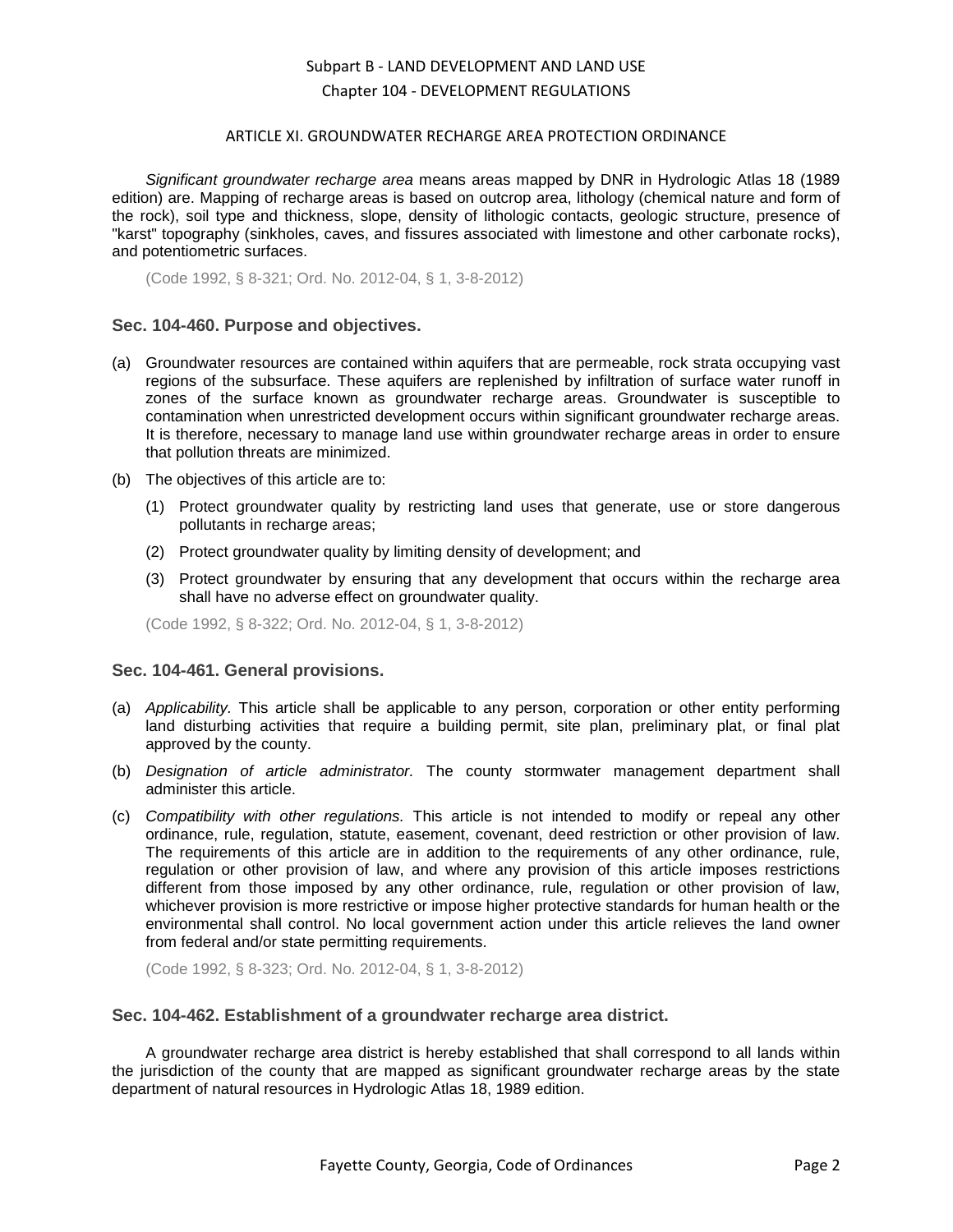#### ARTICLE XI. GROUNDWATER RECHARGE AREA PROTECTION ORDINANCE

(Code 1992, § 8-324; Ord. No. 2012-04, § 1, 3-8-2012)

### <span id="page-2-0"></span>**Sec. 104-463. Determination of pollution susceptibility.**

Each recharge area is determined to have a pollution susceptibility of high, medium or low based on the state pollution susceptibility map prepared by the state department of natural resources in Hydrologic Atlas 20, 1992 edition. Groundwater recharge areas in the county are located in low pollution susceptibility areas.

(Code 1992, § 8-325; Ord. No. 2012-04, § 1, 3-8-2012)

### <span id="page-2-1"></span>**Sec. 104-464. Submittal requirements.**

- (a) With the exception of activities identified in subsection (c) of this section that are exempt from this article, any land disturbing activity in a groundwater recharge area district shall identify the groundwater recharge area district on any submittals to the county including, but not limited to, a site plan, preliminary plat, or a final plat, depending on the nature of the development.
- (b) The following information, in addition to any other requirements for site plans, preliminary plats, or final plats per the county development regulations, is required for all development within groundwater recharge areas:
	- (1) Location and detailed design of any spill and leak collection systems designed for the purpose of containing accidentally released hazardous or toxic materials.
	- (2) All development activities or site work conducted after site plan, preliminary plat, or final plat approval shall conform to specifications of said site plan, preliminary plat, or final plat. Significant changes to the site plan, preliminary plat, or final plat that alter the amount and velocity of stormwater runoff from the site, increase the amount of impervious surface within the development, alter the overall density of development, result in an increase in the amount of excavation, fill or removal of vegetation during construction or otherwise result in an alteration of the overall appearance of the development as proposed, can be amended only with the approval by the county.
- (c) The following activities are exempt from the requirement of this article:
	- (1) Repairs to a facility that is part of a previously approved and permitted development.
	- (2) Construction of minor structures, such as sheds or additions to single family residences.

(Code 1992, § 8-326; Ord. No. 2012-04, § 1, 3-8-2012)

### <span id="page-2-2"></span>**Sec. 104-465. Groundwater protection standards.**

- (a) New waste disposal facilities must have synthetic lines and leachate collection systems.
- (b) A SCS approved liner must be provided for new agricultural waste impoundments exceeding 50 acre-feet. As a minimum, the liner shall be constructed of compacted clay having a thickness of onefoot and a vertical hydraulic conductivity of less than  $5 \times 10^{-7}$  cm/sec or other criteria established by the natural resources conservation service.
- (c) No land disposal of hazardous waste shall be permitted within any significant groundwater recharge area.
- (d) For all significant groundwater recharge areas, the handling, storage and disposal of hazardous materials shall take place on an impermeable surface having spill and leak protection approved by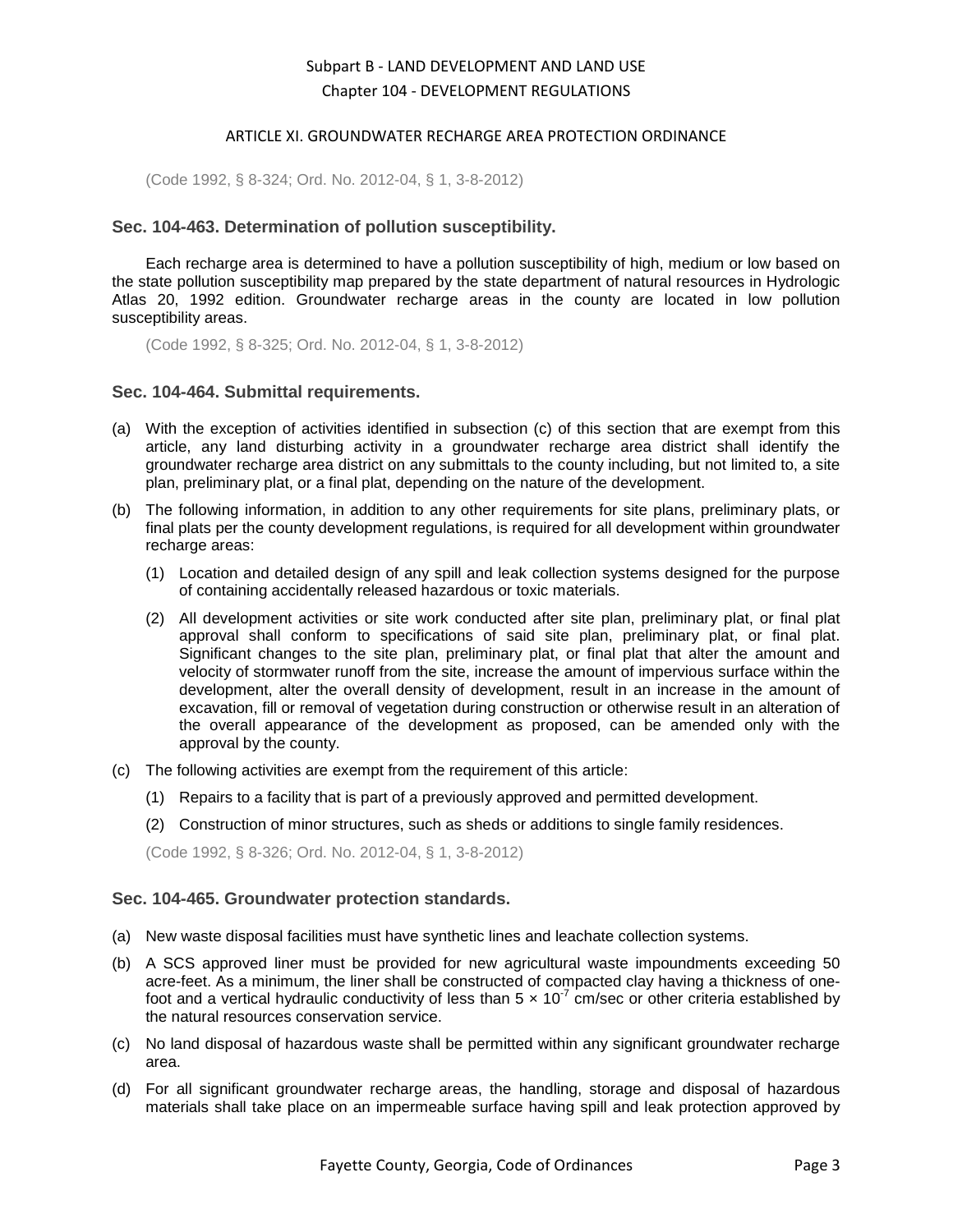### ARTICLE XI. GROUNDWATER RECHARGE AREA PROTECTION ORDINANCE

the state department of natural resources, environmental protection division (EPD). New facilities that handle hazardous materials of the types listed in section 312 of the Resource Conservation and Recovery Act of 1976 (excluding underground storage tanks) and in the amounts of 10,000 pounds or more on any one day, shall perform their operations on impervious surfaces and in conformance with any applicable federal spill prevention requirements and local fire code requirements.

- (e) For all significant groundwater recharge areas, new above ground chemical or petroleum storage tanks larger than 650 gallons must have secondary containment of 110 percent of tank volume or 110 percent of the largest tanks in a cluster of tanks.
- (f) No construction may proceed on a building or mobile home to be served by a septic tank unless the county health department first approves the proposed septic tank installations as meeting the requirements of the state department of human resources manual for on-site sewage management systems (hereinafter referred to as DHR Manual) and subsection (g) of this section.
- (g) Minimum lot size for new homes served by an individual septic tank/drain field system will be based on table MT-1 of the DHR Manual and the criteria for protection of groundwater recharge areas, A through D. Minimum lot or space size for mobile homes served by an individual septic tank/drain field system will be based on table MT-2 of the DHR manual and the criteria for protection of groundwater recharge areas, A through D. Section M, lot sizing of the DHR manual states in the criteria for protection of groundwater area, that if a local government requires a larger lot size than that required by (2A) of the DHR manual for homes or (2B) of the DHR manual for mobile homes, the larger lot size shall be used. Section M, lot sizing of the DHR manual is not printed herein but is on file in the county offices.

(Code 1992, § 8-327; Ord. of 12-5-2001; Ord. No. 2012-04, § 1, 3-8-2012)

### <span id="page-3-0"></span>**Sec. 104-466. Penalties.**

- (a) In the event the remedial measures described in the notice of violation have not been completed by the date set forth for such completion in the notice of violation, any one or more of the following actions or penalties may be taken or assessed against the person to whom the notice of violation was directed. Before taking any of the following actions or imposing any of the following penalties, the county stormwater management department shall first notify the owner/operator or other responsible person in writing of its intended action, and shall provide a reasonable opportunity, of not less than ten days (except, that in the event the violation constitutes an immediate danger to public health or public safety, 24 hours' notice shall be sufficient) to cure such violation. In the event the owner/operator or other responsible person fails to cure such violation after such notice and cure period, the county stormwater management department may take any one or more of the following actions or impose any one or more of the following penalties:
	- (1) *Stop work order.* The county stormwater management department may issue a stop work order which shall be served on the owner/operator or other responsible person. The stop work order shall remain in effect until the owner/operator or other responsible person has taken the remedial measures set forth in the notice of violation or has otherwise cured the violation or violations described therein, provided the stop work order may be withdrawn or modified to enable the owner/operator or other responsible person to take the necessary remedial measures to cure such violations.
	- (2) *Suspension, revocation or modification of permit.* The county stormwater management department may suspend, revoke or modify any permit authorizing any development on the project. A suspended, revoked or modified permit may be reinstated after the owner/operator or other responsible person has taken the remedial measures set forth in the notice of violation or has otherwise cured the violations described therein, provided such permit may be reinstated (upon such conditions as the county stormwater management department may deem